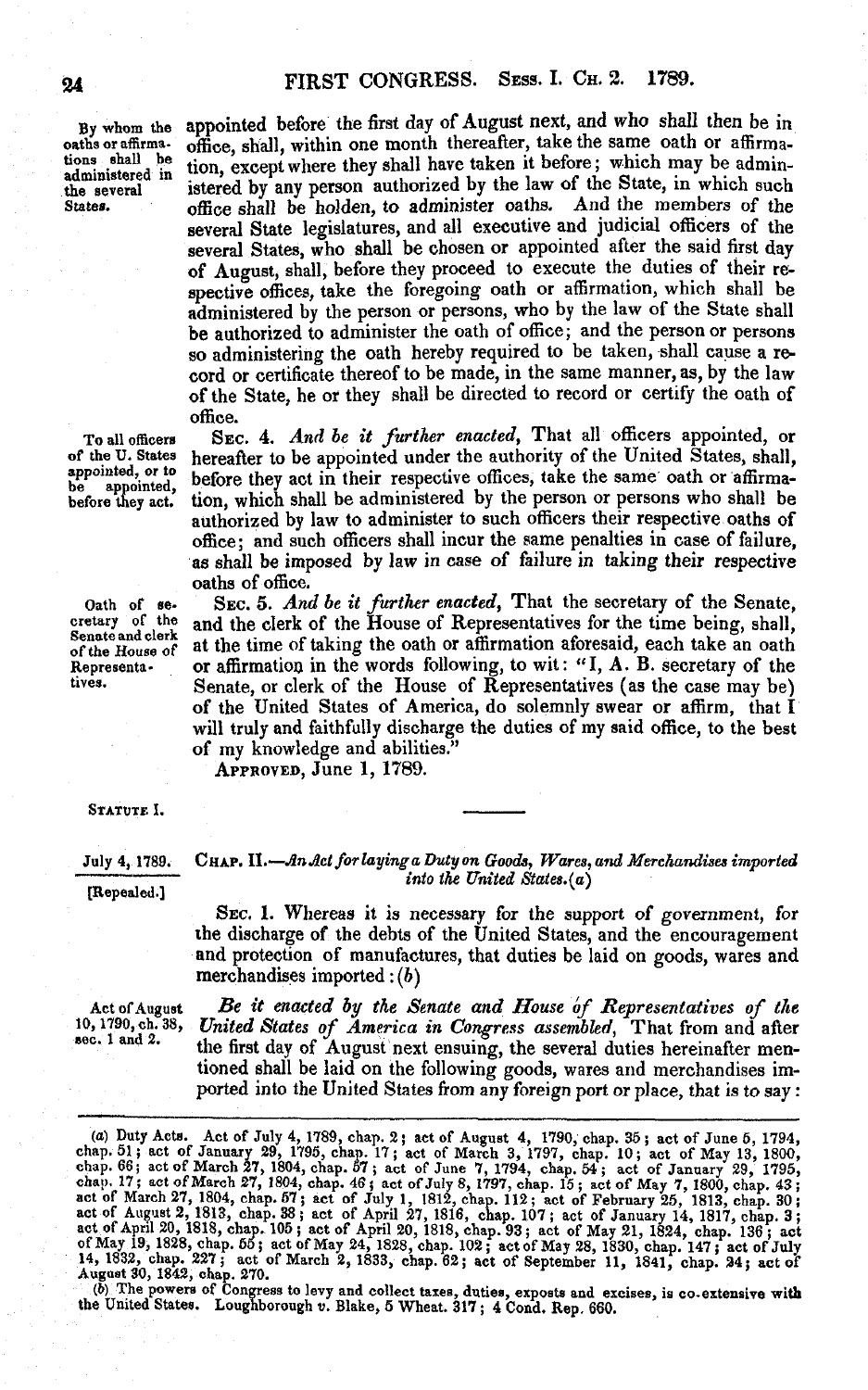- On all distilled spirits of Jamaica proof, imported from any kingdom or Specific du-<br>
country whatsoever, per gallon, ten cents country whatsoever, per gallon, ten cents. The country whatsoever, per gallon, ten cents.
- On all other distilled spirits, per gallon, eight cents. under the spirits of the chain are distincted as a return of the spirits of the spirits of the spirits of the spirits of the spirits of the spirits of the spirits of
- On molasses, per gallon, two and a half cents.
- On Madeira wine, per gallon, eighteen cents.
- On all other wines, per gallon, ten cents.
- On every gallon of beer, ale or porter in casks, five cents.
- On all cider, beer, ale or porter in bottles, per dozen, twenty cents.
- On malt, per bushel, ten cents.
- On brown sugars, per pound, one cent.
- On loaf sugars, per pound, three cents.
- On all other sugars, per pound, one and a half cents.
- On coffee, per pound, two and a half cents.
- On cocoa, per pound, one cent.
- On all candles of tallow, per pound, two cents.
- On all candles of wax or spermaceti, per pound, six cents.
- On cheese, per pound, four cents.
- On soap, per pound, two cents.
- On boots, per pair, fifty cents.
- On all shoes, slippers or goloshoes made of leather, per pair, seven cents.
- On all shoes or slippers made of silk or stuff, per pair, ten cents.
- On cables, for every one hundred and twelve pounds, seventy-five cents.
- On tarred cordage, for every one hundred and twelve pounds, seventyfive cents.
- On untarred ditto, and yarn, for every one hundred and twelve pounds, ninety cents.
- On twine or packthread, for every one hundred and twelve pounds, two hundred cents.
- On all steel unwrought, for every one hundred and twelve pounds, fiftysix cents.
- On all nails and spikes, per pound, one cent.
- On salt, per bushel, six cents.
- On manufactured tobacco, per pound, six cents.
- On snuff, per pound, ten cents.
- On indigo, per pound, sixteen cents.
- On wool and cotton cards, per dozen, fifty cents.
- On.coal, per bushel, two cents.
- On pickled fish, per barrel, seventy-five cents.

On dried fish, per quintal, fifty cents.

On all teas imported from China or India, in ships built in the United On teas im-<br>ates, and belonging to a citizen or citizens thereof, or in ships or ported from In-<br>dia or China. States, and belonging to a citizen or citizens thereof, or in ships or vessels built in foreign countries, and on the sixteenth day of May last wholly the property of a citizen or citizens of the United States, and so continuing until the time of importation, as follows :

On bohea tea, per pound, six cents.

On all souchong, or other black teas, per pound, ten cents.

On all hyson teas, per pound, twenty cents.

On all other green teas, per pound, twelve cents.

On all teas imported from Europe in ships or vessels built in the **On teas im-**United States, and belonging wholly to a citizen or citizens thereof, or porte in ships or vessels built in foreign countries, and on the sixteenth day of May last wholly the property of a citizen or citizens of the United States, and so continuing until the time of importation, as follows: On bohea tea, per pound, eight cents.

On all souchong, and other black teas, per pound, thirteen cents. On all hyson teas, per pound, twenty-six cents.

On all other green teas, per pound, sixteen cents.

 $V$ ol. I.—4 C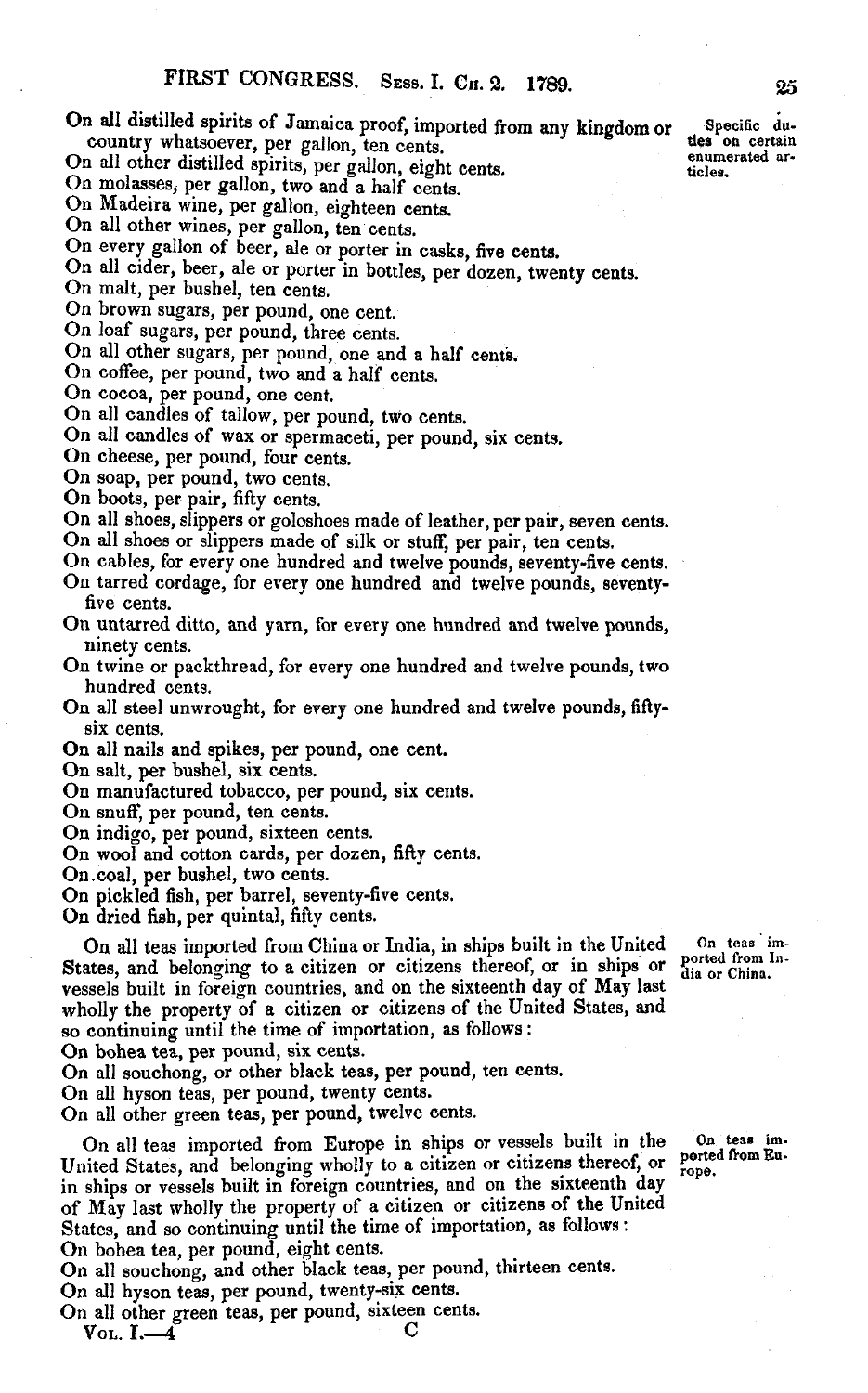On all teas imported, in any other manner than as above mentioned, as follows: —

On bohea tea, per pound, fifteen cents.

On all souchong, or other black teas, per pound, twenty-two cents.

On all hyson teas, per pound, forty-five cents.

On all other green teas, per pound, twenty-seven cents.

On all goods, wares and merchandises, other than teas, imported from China or India, in ships not built in the United States, and not wholly the property of a citizen or citizens thereof, nor in vessels built in foreign countries, and on the sixteenth day of May last wholly the property of a citizen or citizens of the United States, and so continuing until the time of importation, twelve and a half per centum ad valorem.

| r enu-<br>arti-<br>er cen -<br>lorem.<br>er enu- | On all looking-glasses, window and other glass (except black<br>quart bottles),<br>On all China, stone and earthern ware,<br>On gunpowder,<br>On all paints ground in oil,<br>On shoe and knee buckles,<br>On gold and silver lace, and<br>On gold and silver leaf,<br>On all blank books,                                                                                                                                                                                                                                          | Ten per centum<br>valorem.                    |
|--------------------------------------------------|-------------------------------------------------------------------------------------------------------------------------------------------------------------------------------------------------------------------------------------------------------------------------------------------------------------------------------------------------------------------------------------------------------------------------------------------------------------------------------------------------------------------------------------|-----------------------------------------------|
| arti-<br>per ct.<br>m.                           | On all writing, printing or wrapping paper, paper-hangings and<br>pasteboard,<br>On all cabinet wares,<br>On all buttons,<br>On all saddles,<br>On all gloves of leather,<br>On all hats of beaver, fur, wool, or mixture of either,<br>On all millinery ready made,<br>On all castings of iron, and upon slit and rolled iron,<br>On all leather tanned or tawed, and all manufacture of leather,<br>except such as shall be otherwise rated.<br>On canes, walking sticks and whips,<br>On clothing ready made,<br>On all brushes, | centum<br>Seven and a half per<br>ad valorem. |
|                                                  | On gold, silver, and plated ware, and on jewelry and paste work,<br>On anchors, and on all wrought, tin, and pewter ware,<br>On playing cards, per pack, ten cents.<br>On every coach, chariot or other four wheel carriage,                                                                                                                                                                                                                                                                                                        | fifteen per                                   |

and on every chaise, solo, or other two wheel car-<br>riage, or parts thereof,  $\bigg\}$  valorem.

On all other goods, except certain articles, o per cent, on the value at the time and place of importation. Duty on hemp and cotton imported after the

Drawback allowed for the duties on goods exported within

12 months.

1st Dec. 1790.

On all other goods, wares and merchandise, five per centum on the value thereof at the time and place of importation, except as follows: saltpetre, tin in pigs, tin plates, lead, old pewter, brass, iron and brass wire, copper in plates, $(a)$  wool, cotton, dyeing woods and dyeing drugs, raw hides, beaver, and all other furs, and deer skins.

Sec. 2. *And be it further enacted by the authority aforesaid,* That from and after the first day of December, which shall be in the year one thousand seven hundred and ninety, there shall be laid a duty on every one hundred and twelve pounds, weight ofhemp imported as aforesaid, of sixty cents; and on cotton per pound, three cents.

Sec. 3. *Andbe it[further^enactedby the authority aforesaid,* That all the duties paid, or secured to be paid upon any of the goods, wares and merchandises as aforesaid, except on distilled spirits, other than brandy and geneva, shall be returned or discharged upon such of the said goods,

On othe merated cles, 10 p tum ad va

On other merated cles,  $7<sub>k</sub>$ ad valore

<sup>(</sup>a) Round copper in bars, and copper plates turned up at the edges, are not subject to duty under this act, or under the act of August 10, 1790, and the act of May 2, 1792; bv which " copper in plates and copper in pigs and bars," is exempted from duty. United States v. Kidd & Watson, 4 Cranch, 1;<br>2 Cond. Rep. 1.